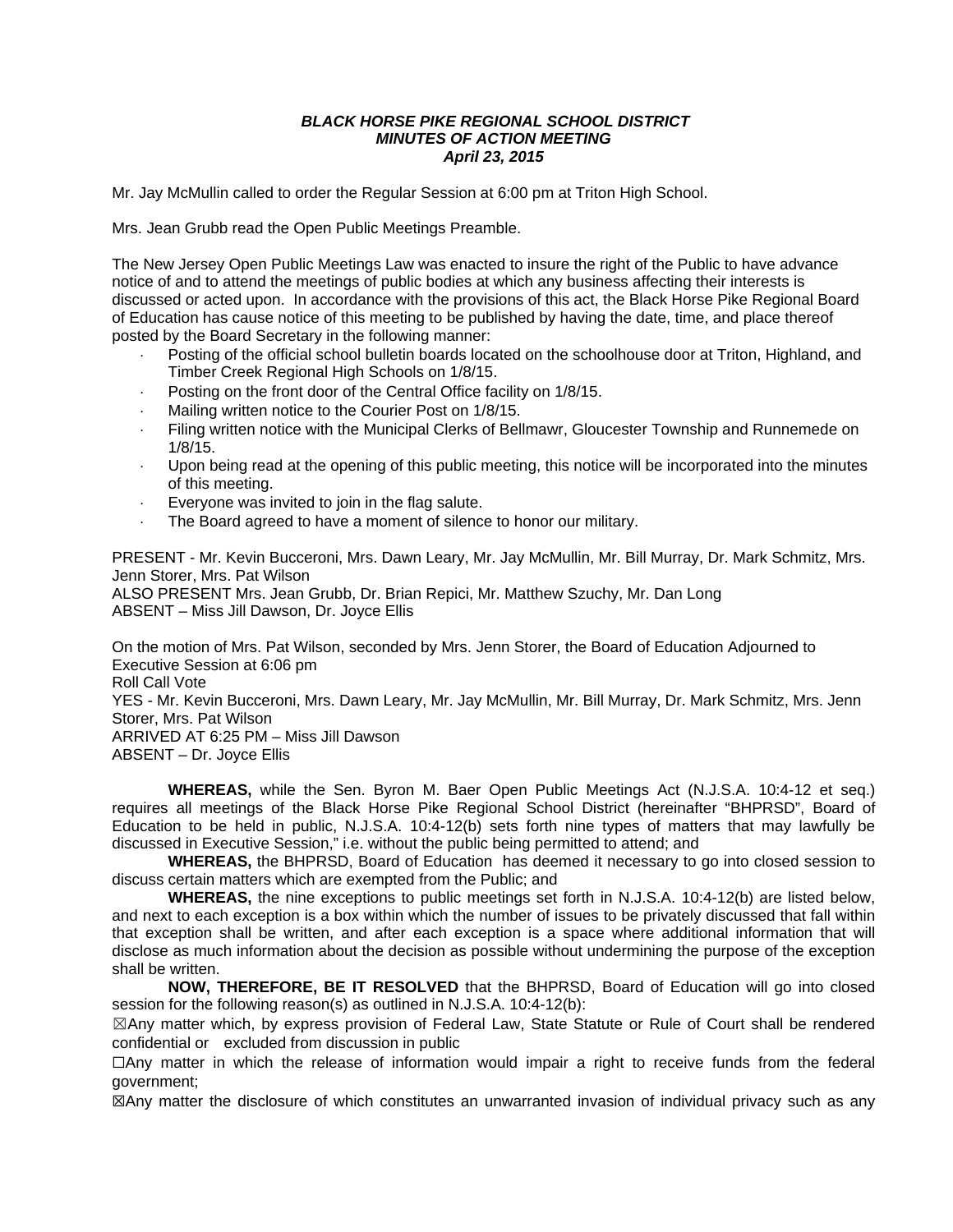records, data, reports, recommendations, or other personal material of any educational, training, social service, medical, health, custodial, child protection, rehabilitation, legal defense, welfare, housing, relocation, insurance and similar program or institution operated by a public body pertaining to any specific individual admitted to or served by such institution or program, including but not limited to information relative to the individual's personal and family circumstances, and any material pertaining to admission, discharge, treatment, progress or condition of any individual, unless the individual concerned (or, in the case of a minor or incompetent, his guardian) shall request in writing that the same be disclosed publically;

☐Any collective bargaining agreement, or the terms and conditions of which are proposed for inclusion in any collective bargaining agreement, including the negotiation of terms and conditions with employees or representatives of employees of the public body

☐Any matter involving the purpose, lease or acquisition of real property with public funds, the setting of bank rates or investment of public funds where it could adversely affect the public interest if discussion of such matters were disclosed;

☐Any tactics and techniques utilized in protecting the safety and property of the public provided that their disclosure could impair such protection;

☒Any investigations of violations or possible violations of the law; including, but not limited to HIB cases.

☐Any pending or anticipated litigation or contract negotiation in which the public body is or may become a party. Any matters falling within the attorney-client privilege, to the extent that confidentiality is required in order for the attorney to exercise his ethical duties as a lawyer;

☒Any matter involving the employment, appointment, termination of employment, terms and conditions of employment, evaluation of the performance, promotion or disciplining of any specific prospective public officer or employee or current public officer or employee employed or appointed by the public body, unless all individual employees or appointees whose rights could be adversely affected request in writing that such matter or matters be discussed at a public;

☐Any deliberation of a public body occurring after a public hearing that may result in the imposition of a specific civil penalty upon the responding party or the suspension or loss of a license or permit belonging to the responding party as a result of an act of omission for which the responding party bears responsibility;

**WHEREAS,** the length of the Executive Session is undetermined; however, the BHPRSD, Board of Education will make every attempt to estimate the time of the session prior to convening the session after which the public meeting shall reconvene at 7:00 pm and the BHPRSD, Board of Education will proceed with business.

**NOW, THEREFORE, BE IT RESOLVED,** that the BHPRSD, Board of Education will go into Executive Session for only the above stated reasons;

**BE IT FURTHER RESOLVED** that the BHPRSD, Board of Education hereby declares that its discussion of the aforementioned subject(s) may be made public at a time when the BHPRSD, Board of Education attorney advises that the disclosure of the discussion will not detrimentally affect any right, interest or duty of the school district or any other entity with respect to said discussion.

**BE IT FURTHER RESOLVED** that the BHPRSD, Board of Education, for the aforementioned reasons, hereby declares that the public is excluded from the portion of the meeting during which the above discussion shall take place and hereby directs the board secretary to take the appropriate action to effectuate the terms of this resolution.

**BE IT FURTHER RESOLVED** that the Board Secretary on the next business day following this meeting, shall furnish a copy of this resolution to any member of the public who requests one at the fees allowed by N.J.S.A. 47:1A-1 et seq.

On the motion of Mrs. Jenn Storer, seconded by Mrs Pat Wilson, the Board of Education Adjourned from Executive Session at 7:05 pm

Roll Call Vote

YES - Mr. Kevin Bucceroni, Miss Jill Dawson, Mrs. Dawn Leary, Mr. Jay McMullin, Mr. Bill Murray, Dr. Mark Schmitz, Mrs. Jenn Storer, Mrs. Pat Wilson ABSENT – Dr. Joyce Ellis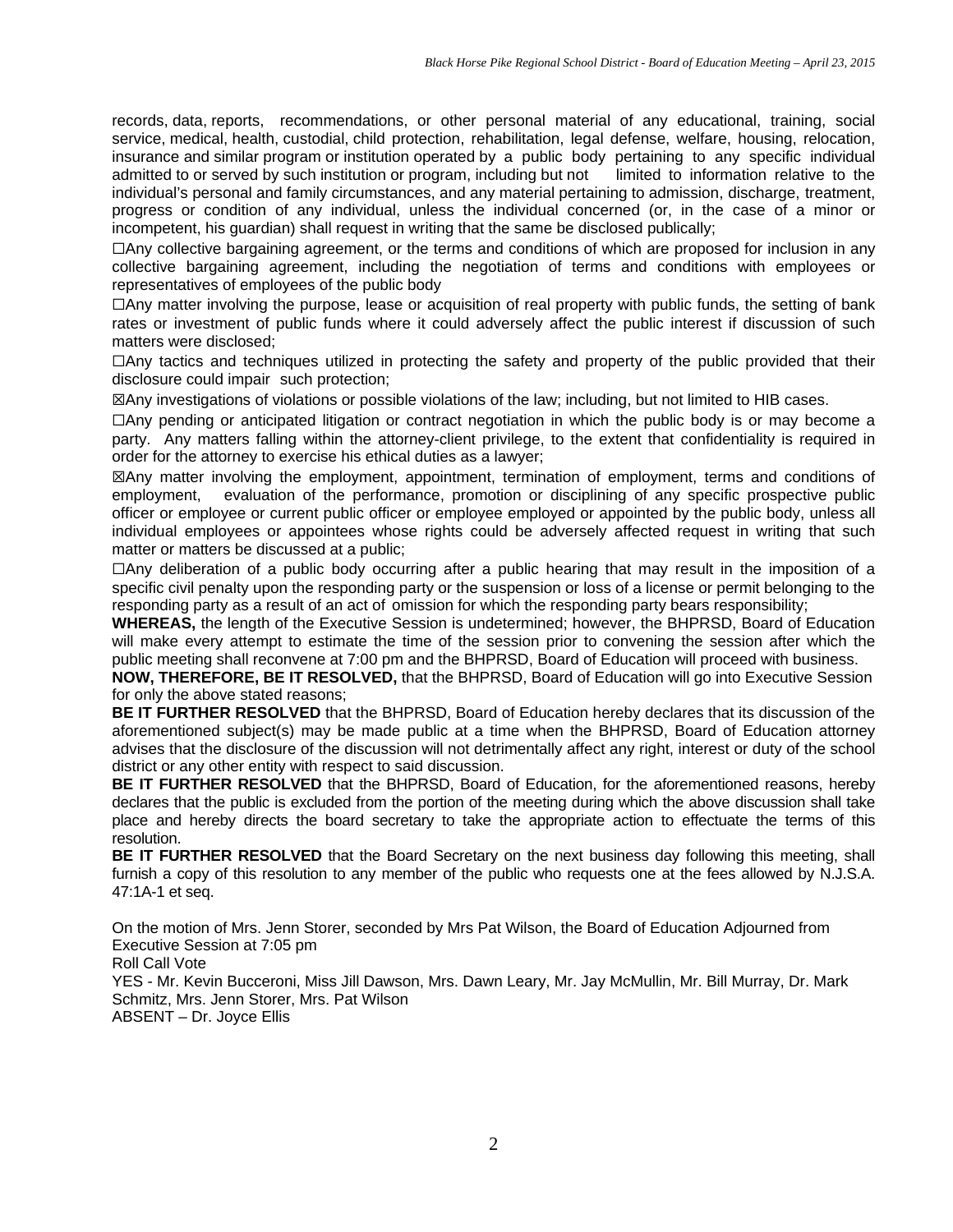Mr. McMullin asked for any emergency items. There were none.

Mr. McMullin asked for public comment. There were none.

Mrs. Eastman had Triton Chorale singers perform. Mrs. Caffrey and Mrs. Silich presented the MD program. Dr. Repici presented Tech Challenge awards Mrs. Sheppard presented awards to Triton students Educator of the Year was honored Students from each school reported on events and school news.

# **A. INFORMATION ITEMS**

#### **1. Required Monthly Drills/Bus Evacuation Drills**

| Triton              | Date                   | Time                   | <b>Evacuation Time</b>                                                            |
|---------------------|------------------------|------------------------|-----------------------------------------------------------------------------------|
|                     | $03-30-15$             | $1:16$ pm              | 2 minutes 42 seconds FIRE DRILL                                                   |
|                     | $03 - 31 - 15$         | $9:15$ am              | 5 minutes SHELTER IN PLACE WITH INSTRUCTION                                       |
| Highland            | 03-06-15<br>$03-31-15$ | $1:30$ pm<br>$9:20$ am | (STATE: LOCKDOWN)<br>3 minutes 2 seconds FIRE DRILL<br>3 minutes SHELTER IN PLACE |
| <b>Timber Creek</b> | $03-12-15$             | $1:33$ pm              | 3 minutes 48 seconds FIRE DRILL                                                   |
|                     | $03-31-15$             | $7:38$ am              | 17 minutes SHELTER IN PLACE WITH INSTRUCTION                                      |
| Twilight            | $03 - 11 - 15$         | 5:50 pm                | 3 minutes FIRE DRILL                                                              |
|                     | 03-23-15               | $4:20$ pm              | 10 minutes LOCKOUT                                                                |

### **2. Board Attendance**

# 3. **Committee Meeting Schedule/Reports**

- Nothing to Report Nothing to Report Nothing to Report Nothing to Report See Attached Nothing to Report Nothing to Report
- Nothing to Report

### **B. MANDATED MONTHLY ACTION ITEMS**

Mrs. Grubb presented Item #7B: 1 - 5 for approval. On the motion of Mrs. Jenn Storer, seconded by Miss Jill Dawson, Item #7B: 1 - 5: approved Roll Call Vote: YES - Mr. Kevin Bucceroni, Miss Jill Dawson, Mrs. Dawn Leary, Mr. Jay McMullin, Mr. Bill Murray, Dr. Mark Schmitz, Mrs. Jenn Storer, Mrs. Pat Wilson ABSENT – Dr. Joyce Ellis ABSTAINED FROM #7B3 – Mrs. Jenn Storer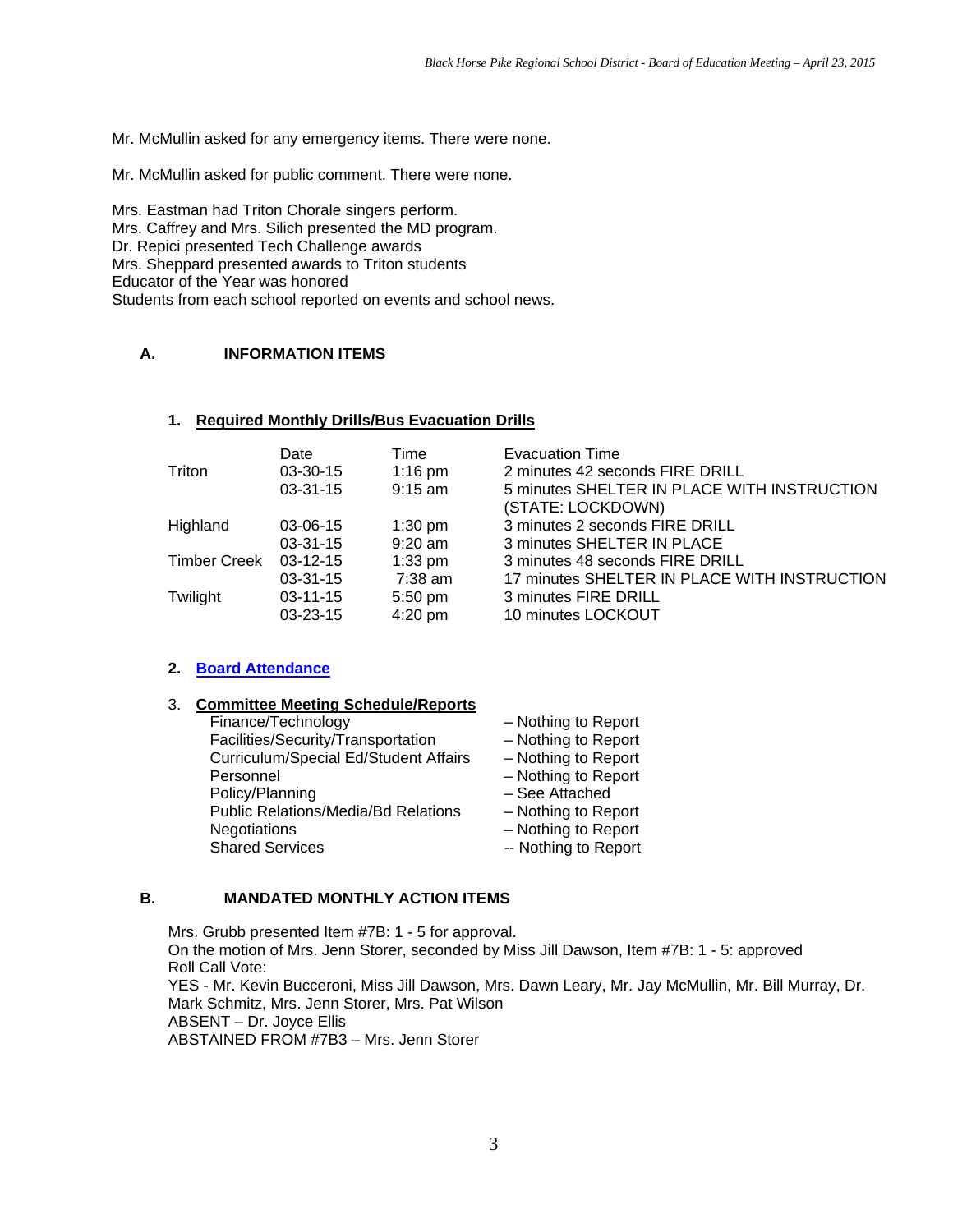### **1. Minutes**

Move that the Board of Education act to approve the minutes of the following meetings as submitted by the Board Secretary/Business Administrator and that the Executive Session minutes be released to the public for all items that no longer need to be held confidential:

Minutes of March 12, 2015 Executive Session Minutes of March 12, 2015 Workshop/Action Minutes of March 19, 2015 Executive Session Minutes of March 19, 2015 Workshop/Action Minutes of February 19, 2015 Executive Session-Released to Public

### **2. Budget/Account Transfers**

Move to approve the Budget Transfers as shown.

#### **3. Bill List**

Move that the bills submitted be paid and the officers' action in making payment therefore is hereby approved.

#### **4. Cash/Wire Transfers**  Move that the Board of Education approve the cash/wire transfers as shown.

#### **5. Board Secretary/Business Administrator's Report**  Move that the Board of Education approve the report of the Board Secretary/Business Administrator.

Mrs. Grubb presented Item #7B: 6 - 10 for approval.

On the motion of Mrs. Jenn Storer, seconded by Mr. Kevin Bucceroni, Item #7B: 6-10: approved Roll Call Vote:

YES - Mr. Kevin Bucceroni, Miss Jill Dawson, Mrs. Dawn Leary, Mr. Jay McMullin, Mr. Bill Murray, Dr. Mark Schmitz, Mrs. Jenn Storer, Mrs. Pat Wilson ABSENT – Dr. Joyce Ellis

# **6. Treasurer of School Moneys Report**

Treasurer's Report in accordance with 18A:17-36 and 18A:17-9 for the month of March 2015. The Treasurer's Report and Secretary's report are in agreement for the month of March 2015. Move that the Board of Education approve the Treasurer of School Moneys reports.

### **7. Budget Certification**

### **BOARDS' CERTIFICATION**

Board of Education Certification – pursuant to N.J.A.C. 6A:23A – 16.10 (c) 4 We certify that after review of the secretary's monthly financial report (appropriations section) and upon consultation with the appropriate district officials, that to the best of our knowledge no major accounts or fund has been over expended in violation of N.J.A.C. 6A:23A – 16.10 (b) and that sufficient funds are available to meet the district's financial obligations for the remainder of the fiscal year.

### **BOARD SECRETARY'S CERTIFICATION**

Board Secretary's Report in accordance with 18A: 17-36 and 18A: 17-9 for the month of March 2015. The Board Secretary certifies that no line item account has been over expended in violation of N.J.A.C. 6A: 23A – 16.10 (c) 3 and that sufficient funds are available to meet the district's financial obligations for the remainder of the fiscal year.

# **CHANGE IN ANTICIPATED REVENUE**

Board Secretary in accordance with N.J.A.C. 6A:23A – 16.10 (c) 2 certifies that there are no changes in anticipated revenue amounts or revenue sources. **Nothing To Report**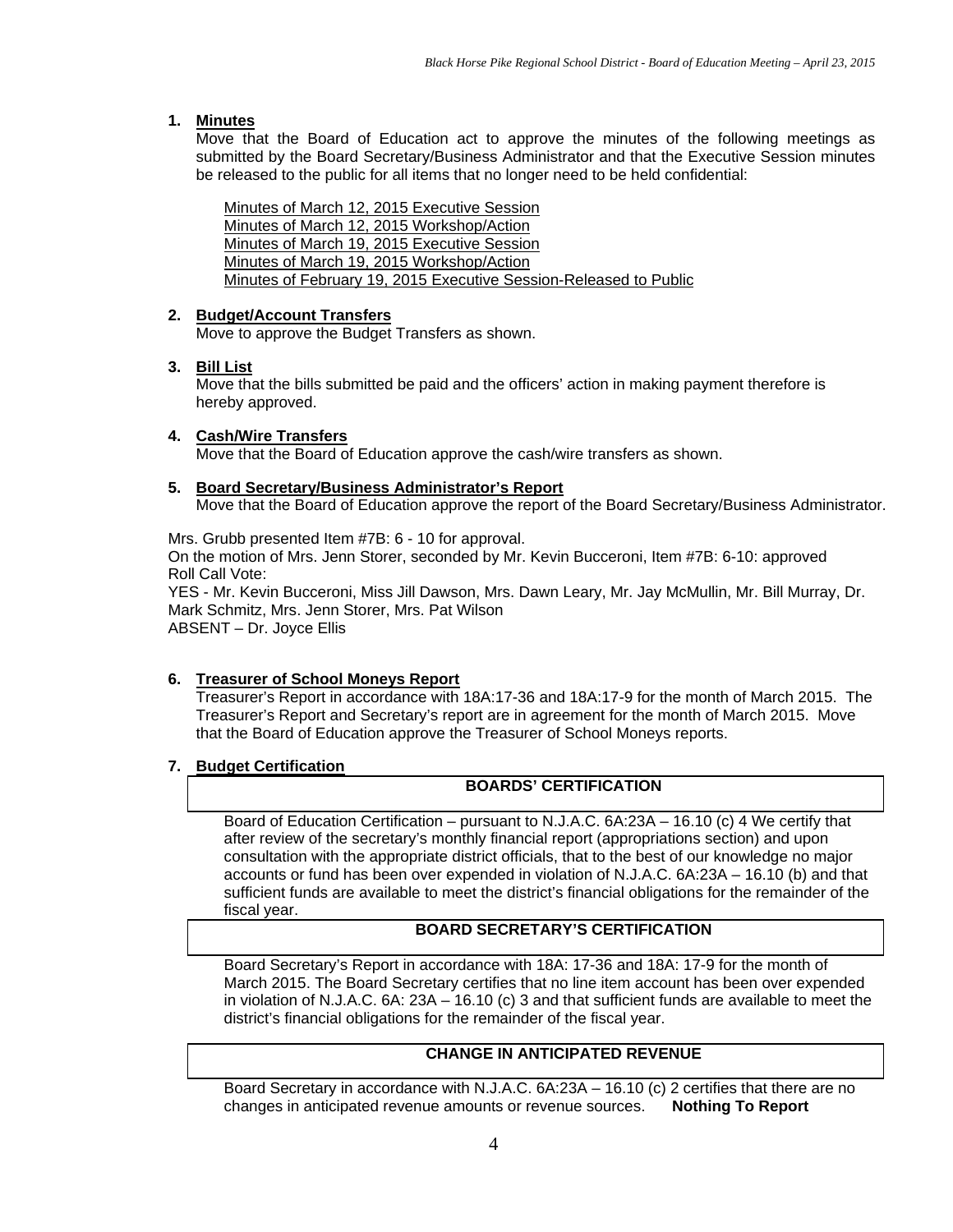### **8. Cafeteria Fund Analysis**

Move that the Board of Education approve the Cafeteria Fund Analysis.

#### **9. Student Activity Account Report**

Move that the Board of Education approve the Student Activities Account Reports.

#### **10. Use of Facilities**

Move that the Board of Education approve the Use of Facilities requests as submitted by the principals.

#### **C. Other Monthly Action Items**

Mrs. Grubb presented Item #7C: 1-5 for approval. On the motion of Mr. Kevin Bucceroni, seconded by Mrs. Jenn Storer, Item #7C: 1-5: approved Roll Call Vote: YES - Mr. Kevin Bucceroni, Miss Jill Dawson, Mrs. Dawn Leary, Mr. Jay McMullin, Mr. Bill Murray, Dr. Mark Schmitz, Mrs. Jenn Storer, Mrs. Pat Wilson ABSENT – Dr. Joyce Ellis ABSTAINED FROM 7C: 2 & 3 – Mrs. Pat Wilson

#### **1. Shared Service Agreement for the Purchase of Brine Solution**

Move that the Board of Education approve that Shared Service Agreement with Gloucester Township for the purchase of brine solution. See attached exhibit.

### **2. Interlocal Services Agreement for Busing**

Move that the Board of Education approve the Interlocal Services Agreement for the purpose of busing Runnemede students. See attached exhibit.

#### **3. Maintenance Services Agreement**

Move that the Board of Education approve the Maintenance Services Agreement with Runnemede School District for the purpose of providing our maintenance services. See attached exhibit.

#### 4. **Contract for Participation in Cooperative Transportation**

Move that the Board of Education approve the 2015-2016 Contract for Participation in Cooperative Transportation with Gloucester County Special Services School District. See attached exhibit.

#### 5. **Change Order for Highland Exterior Door and Window Replacement**

Move that the Board of Education approve Change Order # 1 in the amount of -\$17053.90for Project: Highland Exterior Door and Window.

#### 6. **Donation from Highland Youth Soccer**

Move that the Board of Education approve a donation from Highland Youth Soccer for the purpose of re-sodding the soccer goal mouths at Timber Creek. See attached exhibit.

#### 7. **Donation of Laptops to Gloucester Township Housing Authority**

Move that the Board of Education approve donation of old laptops to the Gloucester Twp. Housing Authority. See below:

| Workstation # |
|---------------|
|               |
|               |
|               |
|               |
|               |
|               |
|               |
|               |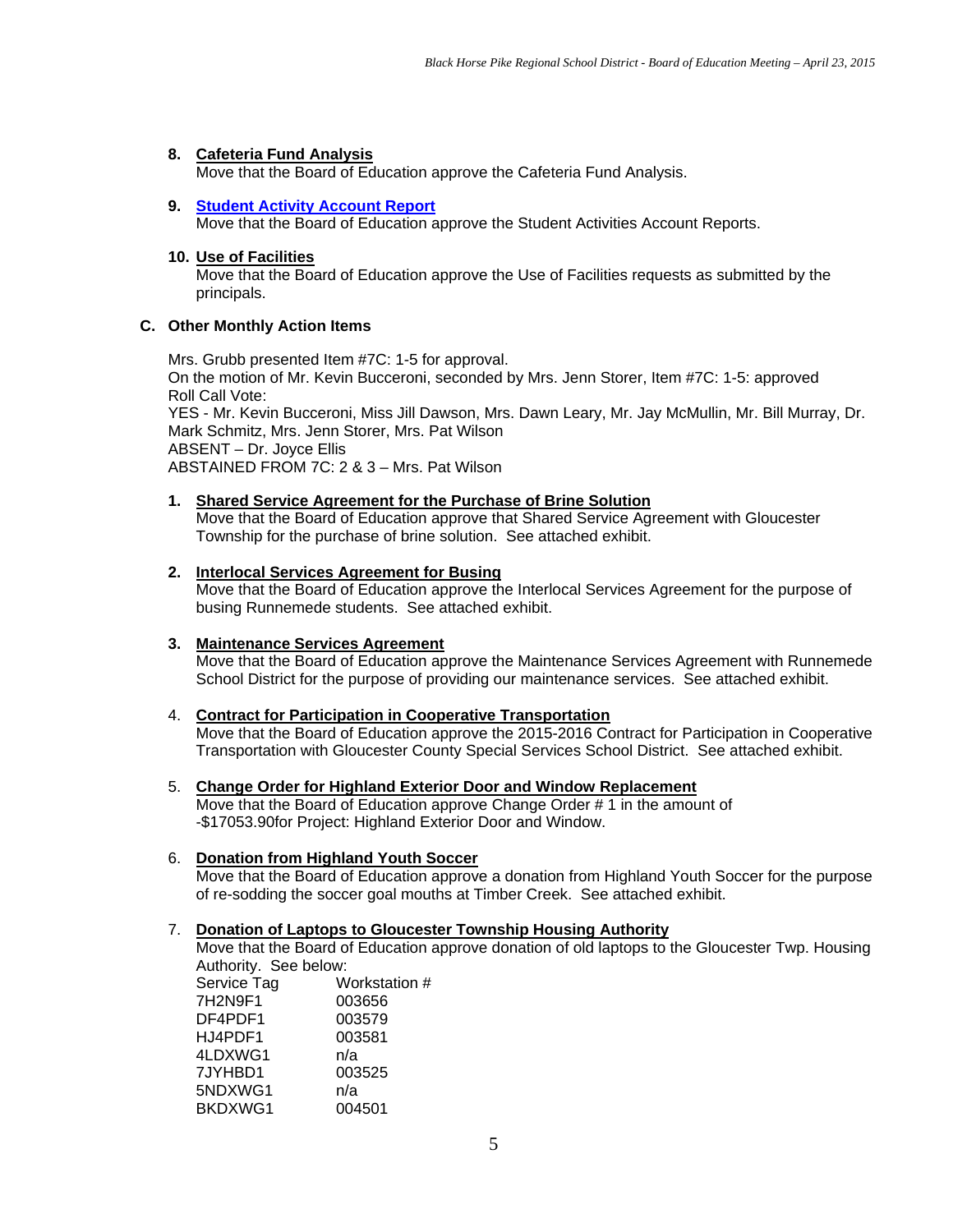| JMDXWG1  | n/a    |
|----------|--------|
| 9D4PDF1  | 003569 |
| JHYHBD1. | 003521 |
| GGYHBD1  | 003584 |
| FPDXWG1  | n/a    |

#### **A. PERSONNEL**

Dr. Repici presented item(s) 8A:1 - 5 for approval.

On the motion of Mrs. Jenn Storer, seconded by Miss Jill Dawson, Item(s) 8A:1 - 5: approved. Roll Call Vote:

YES- Mr. Kevin Bucceroni, Miss Jill Dawson, Mrs. Dawn Leary, Mr. Jay McMullin, Mr. Bill Murray, Dr. Mark Schmitz, Mrs. Jenn Storer, Mrs. Pat Wilson ABSTAINED FROM 8A:1 – Mrs. Dawn Leary ABSTAINED FROM 8A: 5 – Mrs. Pat Wilson ABSENT – Dr. Joyce Ellis

#### **1. Co-curricular Appointments**

The Superintendent recommends the persons shown on SCHEDULE A be appointed to the listed co-curricular positions at the stipends shown for the 2014-2015 and 2015-2016 school year and are paid for time served in the positions. Approval is recommended.

### **2. Resolution for Emergency Hiring**

We are now required to submit each month to the County Education Office a list of persons we have hired that have not yet received final approval of their criminal history check. The Superintendent recommends approval of the Resolution shown on SCHEDULE B that lists those persons and the positions to which they have been appointed.

#### **3. Appointment: Per Diem Substitute Staff**

The persons listed on SCHEDULE C are recommended for employment as per diem substitute staff for the 2014-2015 school year, pending completion of all pre-employment requirements. Certificates held and compensation rates are also shown. Approval is recommended.

#### **4. Approval: Professional Development/School Business Requests**

The Superintendent recommends approval of the Professional Development/School Business requests shown on SCHEDULE D. Details of these requests and costs to the district are shown on the schedule.

#### **5. Appointment: Title IA Summer Read 180**

The Superintendent requests Board of Education approval of the persons shown on SCHEDULE G to be appointed as Title IA Summer Read 180 for the 2015-2016 school year. Details of assignments and salaries are shown on the schedule.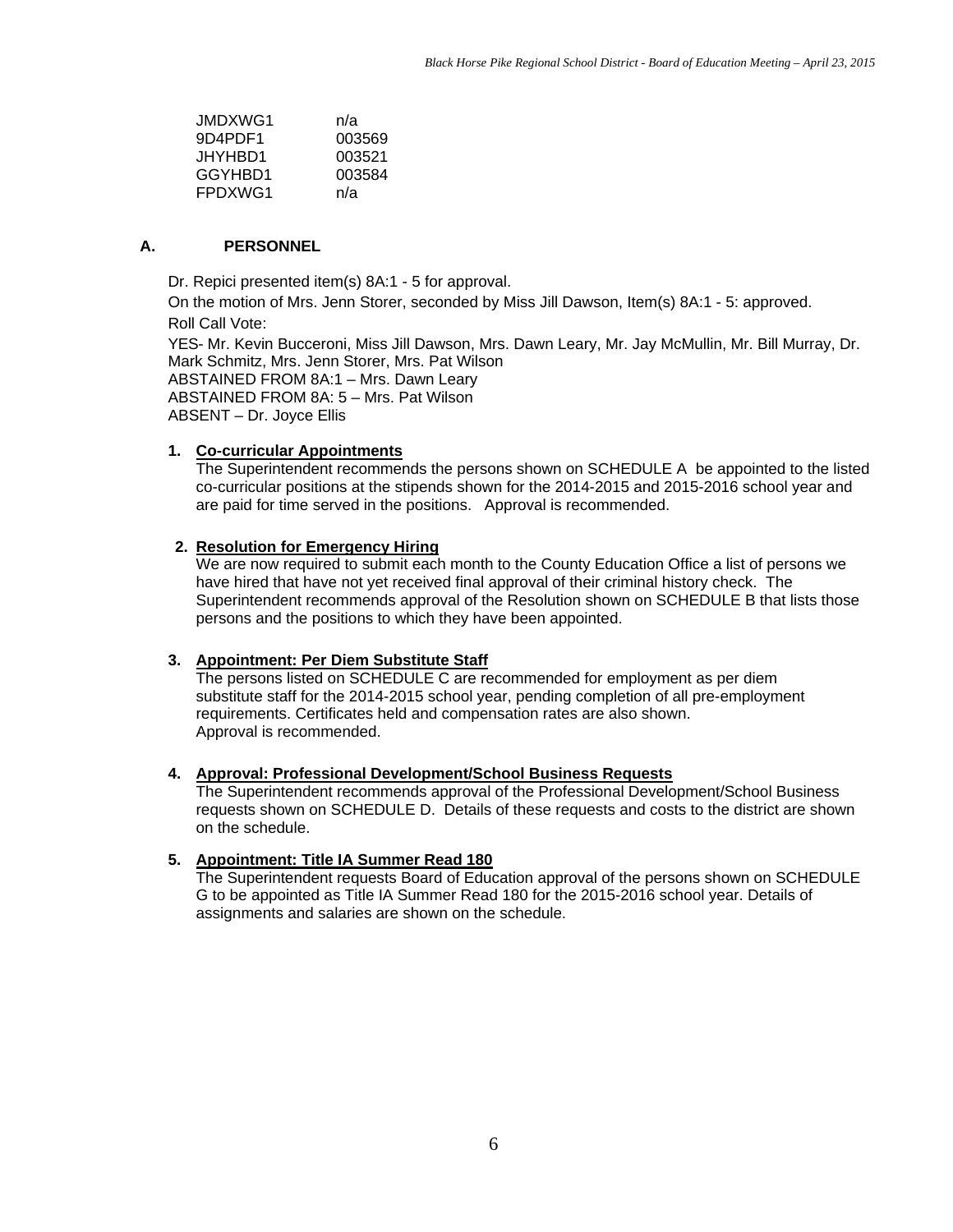Dr. Repici presented item(s) 8A:6 - 12 for approval.

On the motion of Mrs. Jenn Storer, seconded by Mrs. Dawn Leary, Item(s) 8A:6 - 12: approved. Roll Call Vote:

YES- Mr. Kevin Bucceroni, Miss Jill Dawson, Mrs. Dawn Leary, Mr. Jay McMullin, Mr. Bill Murray, Dr. Mark Schmitz, Mrs. Jenn Storer, Mrs. Pat Wilson ABSENT – Dr. Joyce Ellis

### **6. Approval: Highland Class of 2016 Senior Prom**

The Superintendent requests Board of Education approval for the Highland Class of 2016 Senior Prom to be held at Merion Caterers, Cinnaminson, New Jersey on June 10, 2016 from 7:30 PM – 11:00 PM.

### **7. Approval: Highland Class of 2016 Senior Class Trip**

 The Superintendent requests Board of Education approval for the Highland Class of 2016 Senior Trip to Walt Disney World, Orlando, Florida from April 11, 2016 through April 15, 2016.

### **8. Approval: Payment for Contracted Employee of Activities**

The Superintendent recommends approval of the payment for contracted employee of activities. Details are shown on SCHEDULE H.

### **9. Educator of the Year**

The Superintendent requests acknowledgement by the Board of Education of the following Educator of the Year- 2014-2015.

 Joanne Fudala -Highland Jennifer Pavelik – Timber Creek Elizabeth Bannan – Triton High School

### **10. Approval Resignation**

**M. Russo,** a Special Education 1:1 Aide at Triton High School, has submitted a letter of resignation, to be effective on June 23, 2015. The Superintendent recommends acceptance of the resignation.

**A. Reynolds,** a Bus Aide for the Black Horse Pike Regional School District, has submitted a letter of resignation, to be effective on April 16, 2015. The Superintendent recommends acceptance of the resignation.

### **11. Approval Retirement**

Mrs. M. Osifchok Soulas, an English Teacher at Highland High School has submitted a letter to the Board of Education indicating she will retire July 1, 2015. Mrs. Osifchok Soulas has been an employee of the district for twenty six years. The Superintendent recommends acceptance of this resignation, for the purpose of retirement, with regret.

Mrs. M. Costello, a Secretary at Highland High School has submitted a letter to the Board of Education indicating she will retire August 1, 2015. Mrs. Costello has been an employee of the district for twenty six years. The Superintendent recommends acceptance of this resignation, for the purpose of retirement, with regret.

Mr. J. Prychka, an Industrial Education Teacher at Triton High School has submitted a letter to the Board of Education indicating he will retire June 30, 2016. Mr. Prychka has been an employee of the district for thirteen years. The Superintendent recommends acceptance of this resignation, for the purpose of retirement, with regret.

Ms. M. Loretta Iffland, a FACS Teacher at Triton High School has submitted a letter to the Board of Education indicating she will retire July 1, 2015. Ms. Iffland has been an employee of the district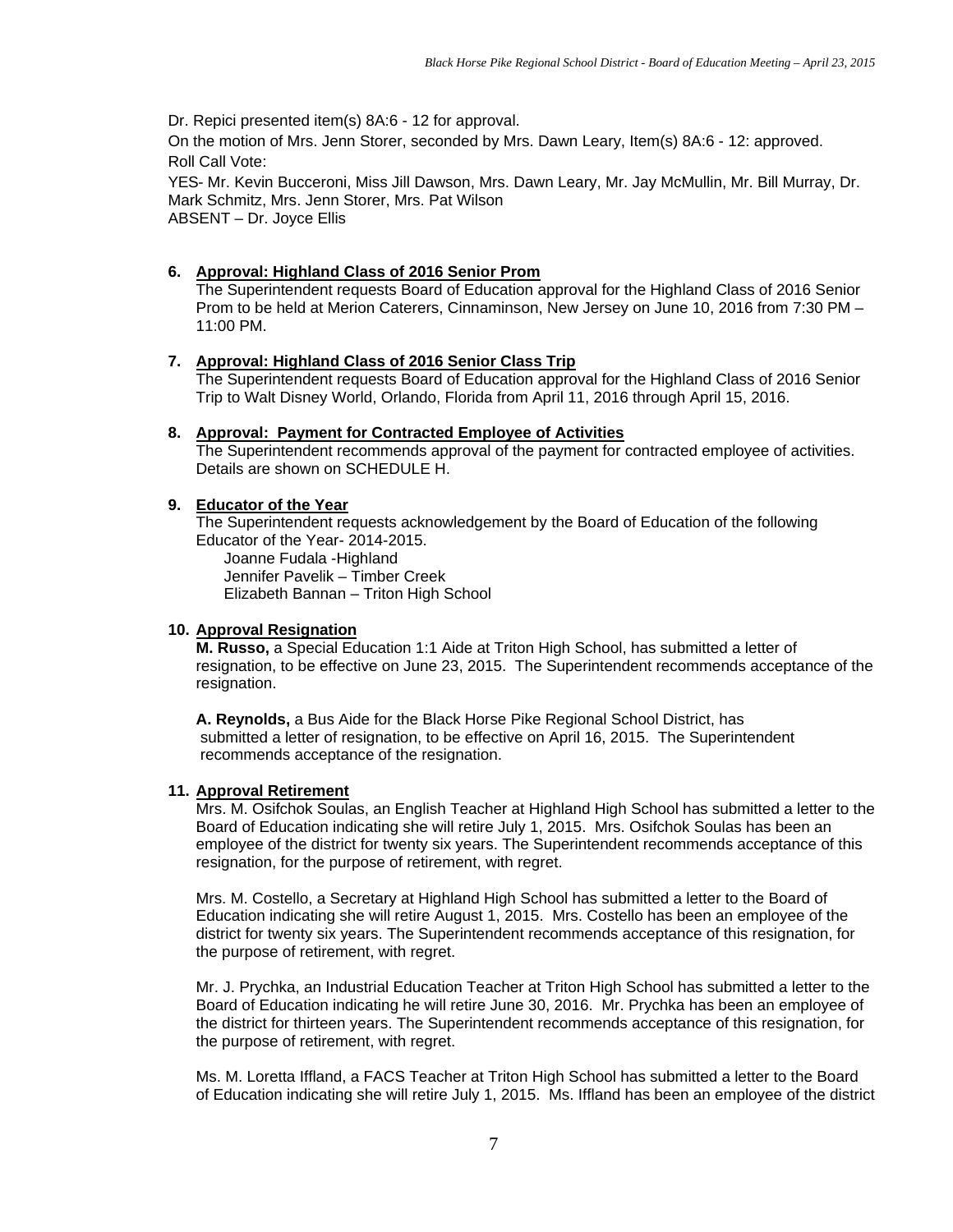for thirty one years. The Superintendent recommends acceptance of this resignation, for the purpose of retirement, with regret.

#### **12. Change in Assignment: Support Staff**

The Superintendent recommends Board of Education approval of the change in assignment for the individual listed on the schedule for the 2015-2016 school year. Details are shown on SCHEDULE I.

Dr. Repici presented item(s) 8A:13 - 16 for approval.

On the motion of Mrs. Jenn Storer, seconded by Mrs. Dawn Leary, Item(s) 8A:13 - 16: approved. Roll Call Vote:

YES- Mr. Kevin Bucceroni, Miss Jill Dawson, Mrs. Dawn Leary, Mr. Jay McMullin, Mr. Bill Murray, Dr. Mark Schmitz, Mrs. Jenn Storer, Mrs. Pat Wilson ABSENT – Dr. Joyce Ellis

#### **13. Appointment: Professional Staff**

The Superintendent recommends the appointment of the new hires for the school year 2014-2015. Details of the assignment and salary are shown on SCHEDULE J.

#### **14. Appointment: Mentors 2015-2016 School Year**

The Superintendent requests Board of Education appointment of the Mentors for Beginning Teacher Induction Program 2015-2016. Details are shown on SCHEDULE K.

#### **15. Approval: Family Medical Leave, Family Leave and Medical Leave**

The Superintendent recommends Board of Education approval for Family Medical Leave and Family Leave for the following employees:

**A.S.,** a teacher at Highland High School, has requested to take FMLA starting June 1, 2015 through the end of the school year. She would like to utilize her 17 accumulated sick days and take the remainder of leave without pay.

**M.C.,** a teacher at Timber Creek High School, has requested an extension of medical leave through May 1st, 2015.

**L.M.,** a teacher at Highland High School, has requested a medical leave of absence from March 20, 2015 through April 3, 2015.

**A.K.,** a teacher at Highland High School, has requested to shorten her previously approved medical leave. She has requested to return on June 9th.

**L.R.,** a teacher at Timber Creek High School, has revised her request for maternity leave. She will be on leave starting April 14, 2015 and she will utilize 25 sick days. She is requesting an unpaid leave for child rearing purposes from May 19, 2015 until December 21, 2015.

**J.N.,** a Building Mechanic, at Timber Creek High School, has requested to extend his medical leave through July 30, 2015.

**M.K.,** a Special Education teacher at Highland High School, has requested leave for maternity beginning September 1, 2015 utilizing 30 sick days, the remainder will be unpaid through December 23, 2015. She will return January 4, 2016.

**C.M.,** a World Language teacher at Timber Creek High School, is on Medical Leave beginning April, 27, 2015 through June 30, 2015.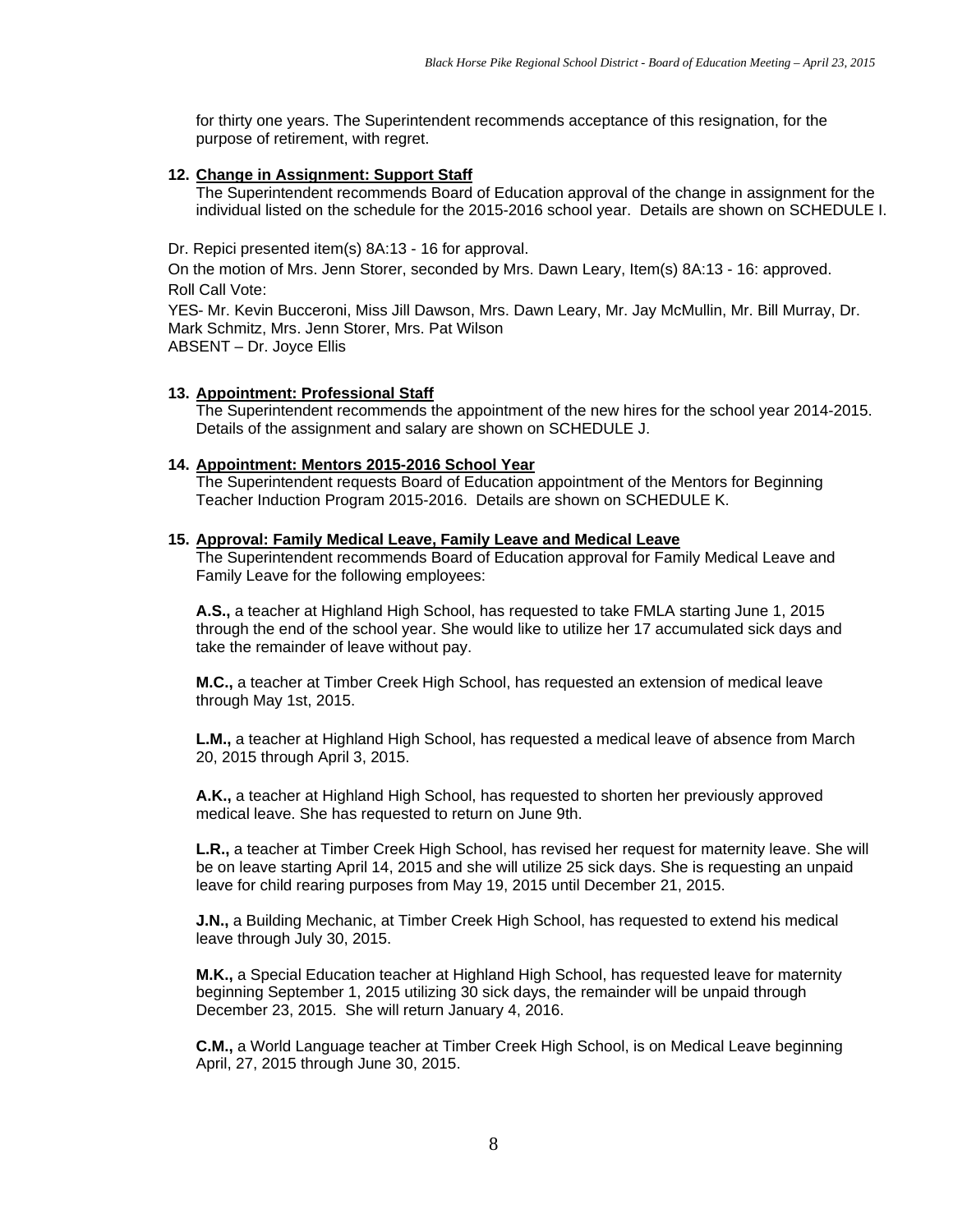### **16. Approval: Contract Extension**

The Superintendent requests Board of Education approval to extend Lisa Corsey's long term per diem contract from April 1, 2015 through June 30, 2015.

#### **17. Approval: Job Description TABLED**

The Superintendent recommends Board of Education approval for the following Job Description: Part-Time Custodian. Details are shown on SCHEDULE L.

Dr. Repici presented item(s) 8A:18 – 19 & 8B:1 for approval.

On the motion of Miss Jill Dawson, seconded by Mrs. Jenn Storer, Item(s) 8A:18 – 19 & 8B:1: approved.

Roll Call Vote:

YES- Mr. Kevin Bucceroni, Miss Jill Dawson, Mrs. Dawn Leary, Mr. Jay McMullin, Mr. Bill Murray, Dr. Mark Schmitz, Mrs. Jenn Storer, Mrs. Pat Wilson ABSENT – Dr. Joyce Ellis

#### **18. Approval: Leave Without Pay**

The Superintendent recommends Board of Education approval for the following leave of absences:

**K.F.,** a teacher at Timber Creek High School, has requested a leave of absence without pay from April 20, 2015 to April 24, 2015.

**D.B.,** a 1:1 Aide at Timber Creek High School, has requested a leave of absence without pay from September 1, 2015 until December 16, 2015.

#### **19. Appointment: Administrative Staff**

The Superintendent recommends the appointment of the new hire for the school year 2014-2015. Details of the assignment and salary are shown on SCHEDULE M.

### **B. ATHLETICS** Nothing to Report

#### **1. Approval: Bowling**

The Superintendent recommends Board of Education approval for the following school to enter the Tri County Conference as partial members for bowling: Egg Harbor Township in 2015-2016, and Atlantic County Institute of Technology, Collingswood, Lindenwold, and West Deptford in 2016- 2017.

Dr. Repici presented item(s) 8C:1 & 8H:1 - 6 for approval.

On the motion of Miss Jill Dawson, seconded by Mrs. Jenn Storer, Item(s) 8C:1 & 8H:1 - 6: approved. Roll Call Vote:

YES- Mr. Kevin Bucceroni, Miss Jill Dawson, Mrs. Dawn Leary, Mr. Jay McMullin, Mr. Bill Murray, Dr. Mark Schmitz, Mrs. Jenn Storer, Mrs. Pat Wilson ABSENT – Dr. Joyce Ellis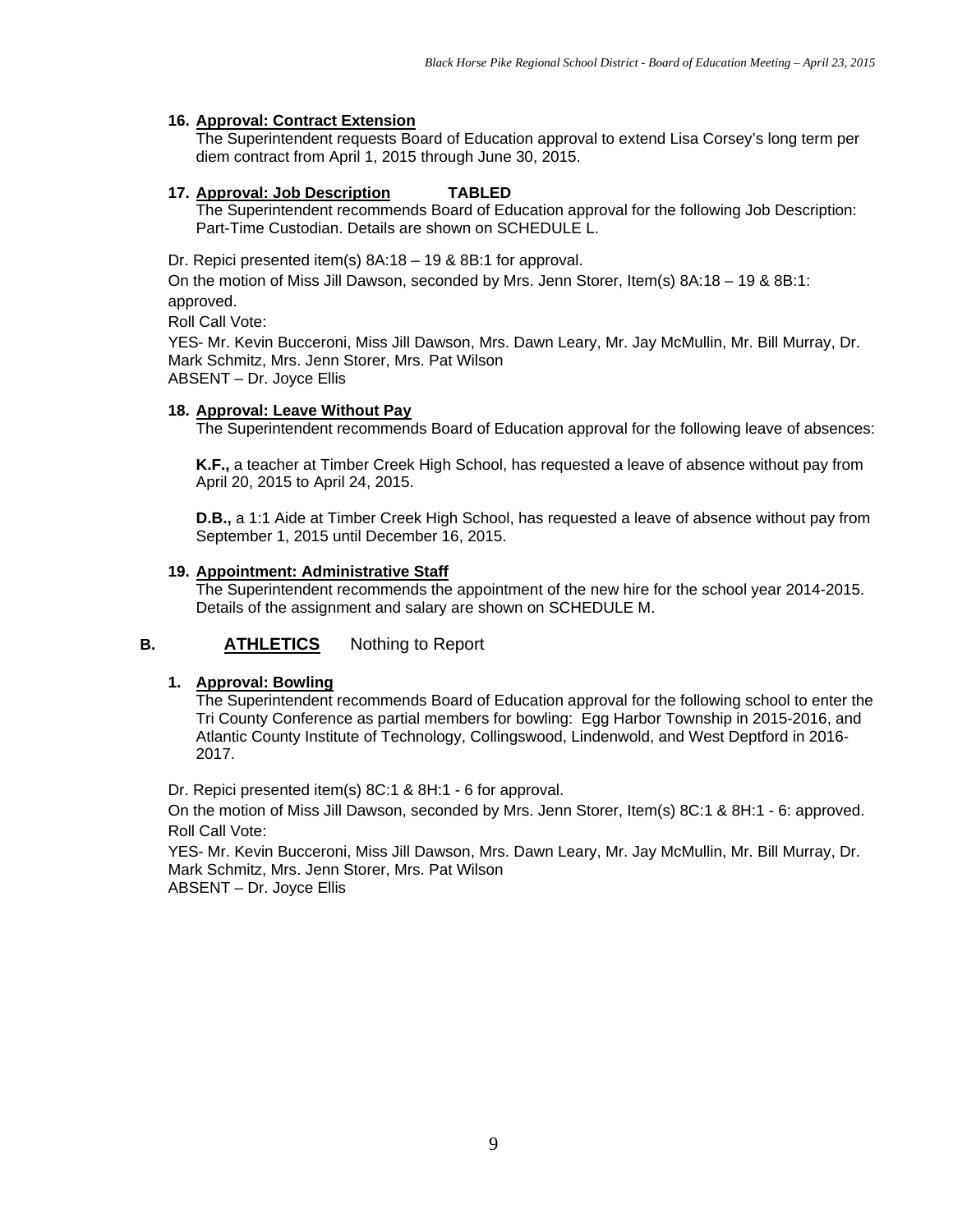# **C. POLICY**

#### **1. First Reading – Policies & Procedure/Regulation**

**Policies:** 

0134 Board Self Evaluation

2230 Courses of Study

# **H. MISCELLANEOUS**

### **1. Special Education – Out of District Placements 2014-15**

For the school year 2014-15, the Child Study Team has placed the classified students listed on **SCHEDULE E** in special education institutions believed to be best staffed and equipped to deal with the specific learning disabilities identified for these students. Acknowledgement of the Board of Education for these placements is requested.

### **2. Harassment Intimidation & Bullying (HIB) Investigations**

Be it resolved that the Black Horse Pike Regional School District Board of Education acknowledges that the HIB Investigations were presented within the Executive Session portion of the April 23, 2015 Board of Education Meeting by the Superintendent of Schools and the District Anti Bullying Coordinator. Details are shown on SCHEDULE F.

### **3. Approval SAT Prep Club Highland High School**

The Superintendent recommends Board of Education approval to establish SAT Prep Club, a new co-curricular activity at Highland High School. Joyce Rifkin has volunteered to be the advisor for this club.

### **4. Approval Triton Class of 2016 Senior Prom**

The Superintendent recommends Board of Education approval for the Triton High School Class of 2016 Senior Prom at Collingswood Ballroom on June 3, 2016.

### **5. Approval Triton Class of 2016 Senior Trip**

The Superintendent recommends Board of Education approval for the Triton High School Class of 2016 Senior Trip to be held March 07-11, 2016 in Walt Disney World, Orlando, Florida.

#### **6. Acknowledgement: Class of 2015 Valedictorians and Salutatorians for Triton, Highland & Timber Creek High Schools**

The Superintendent is pleased to announce the Valedictorians and Salutatorians for the Class of 2015 as follows:

Highland Regional H.S. – Valedictorian: Kayla Evangelisto, Jason Moore, Lexus Myers, Brandon Pisani, Basem Saleh Salutatorian: Jamie Anskis

Timber Creek Regional H.S. – Valedictorians: Tammy Bui, John Carson, Eric Mudrock and Zachary Warren Salutatorians: Nicole Melchiorre

Triton Regional H.S. – Valedictorian: Domonique Dockery, Megan Minchak and Sarah Conway Salutatorian: Erica Tompkins, Derek Cano